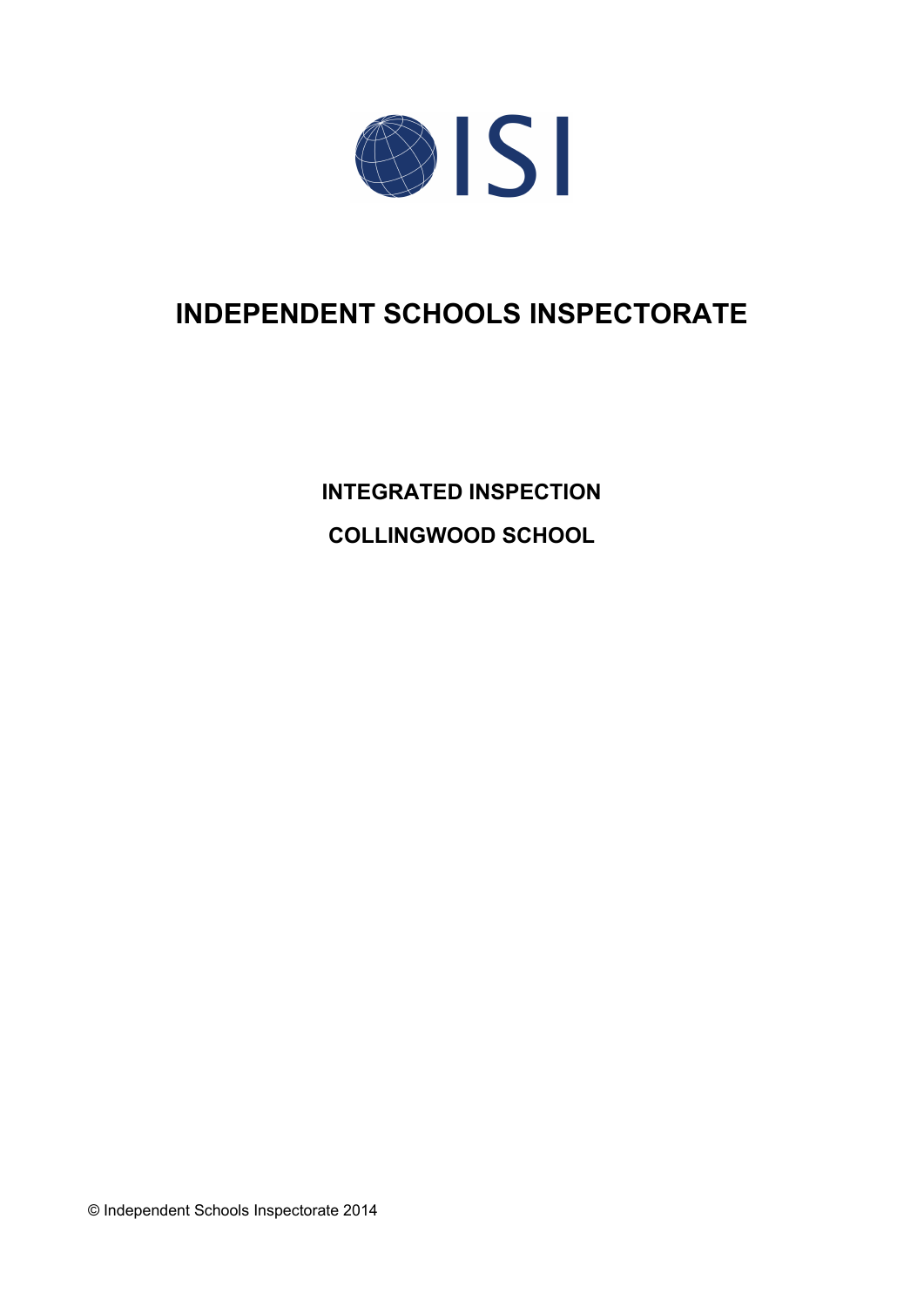# **INDEPENDENT SCHOOLS INSPECTORATE**

## **Collingwood School**

| <b>Full Name of School</b>        | <b>Collingwood School</b>                                                                 |
|-----------------------------------|-------------------------------------------------------------------------------------------|
| <b>DfE Number</b>                 | 319/6052                                                                                  |
| Registered Charity Number 1375182 |                                                                                           |
| Address                           | <b>Collingwood School</b><br>3 Springfield Road<br>Wallington<br><b>Surrey</b><br>SM6 0BD |
| <b>Telephone Number</b>           | 020 86474607                                                                              |
| Fax Number                        | 020 8669 2884                                                                             |
| <b>Email Address</b>              | schooloffice@collingwoodschool.org.uk                                                     |
| Head                              | <b>Mr David Cobb</b>                                                                      |
| <b>Chair of Governors</b>         | <b>Mrs Barbara Greatorex</b>                                                              |
| Age Range                         | 3 to 11                                                                                   |
| <b>Total Number of Pupils</b>     | 101                                                                                       |
| <b>Gender of Pupils</b>           | Mixed (63 boys; 38 girls)                                                                 |
| Numbers by Age                    | 3-5 (EYFS): 32 5-11:<br>69                                                                |
| Head of EYFS Setting              | <b>Miss Anne Cathie</b>                                                                   |
| <b>EYFS Gender</b>                | <b>Mixed</b>                                                                              |
| <b>Inspection Dates</b>           | 26 Nov 2013 to 29 Nov 2013                                                                |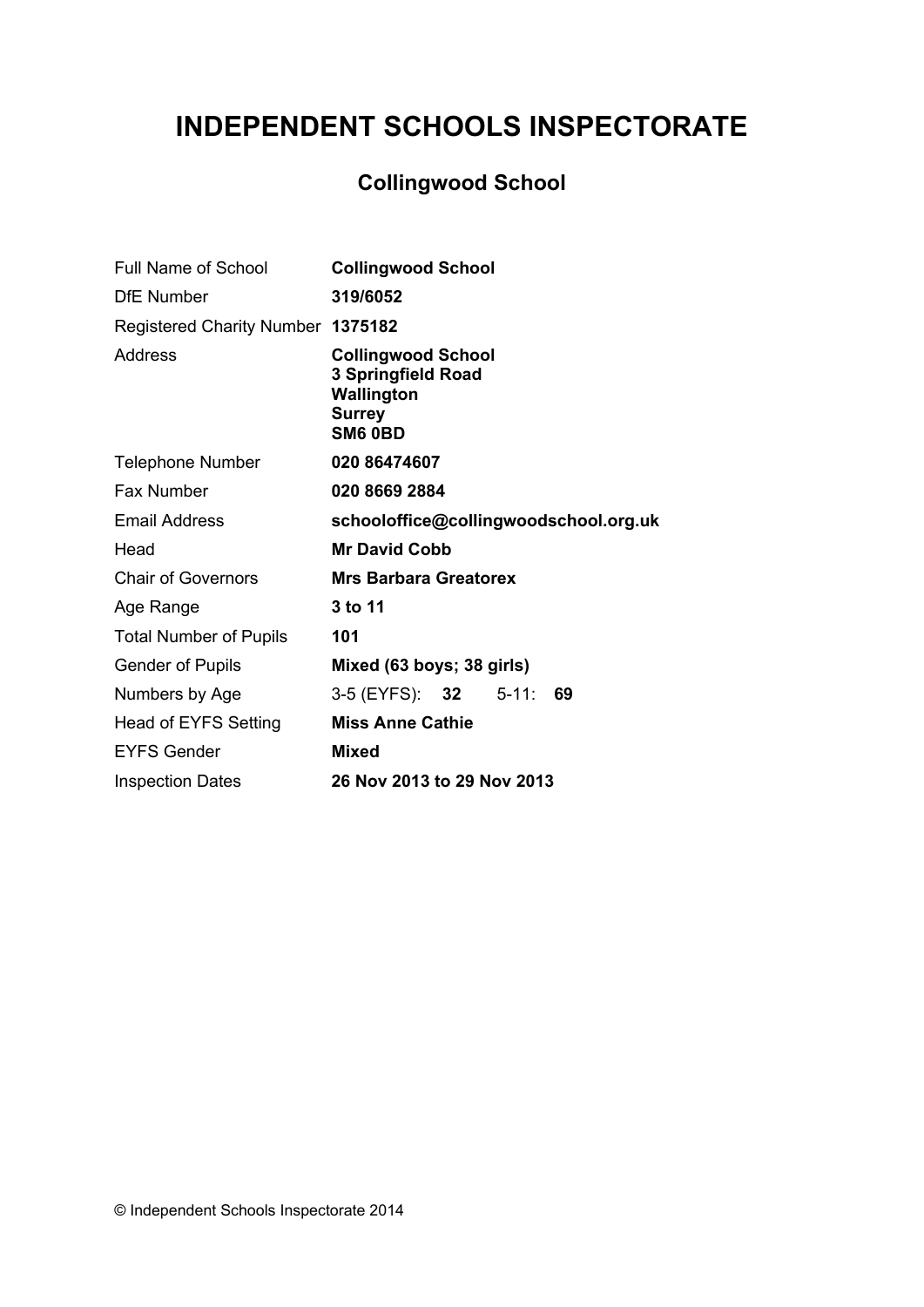### **PREFACE**

This inspection report follows the *ISI schedule,* which occupies a period of four continuous days in the school. The previous ISI inspection was in June 2010.

The Independent Schools Inspectorate (ISI) is the body approved by the Secretary of State for the purpose of inspecting schools belonging to the Independent Schools Council (ISC) Associations and reporting on compliance with the Education (Independent School Standards) (England) Regulations 2010, as amended. The range of these Regulations, which replace those first introduced on 1 September 2003, can be viewed on the website [www.legislation.gov.uk.](http://www.legislation.gov.uk) Additionally, inspections will consider the school's accessibility plan under Schedule 10 of the Equality Act 2010 and the ban on corporal punishment introduced by the School Standards and Framework Act 1998.

The inspection was also carried out under the arrangements of the ISC Associations for the maintenance and improvement of the quality of their membership.

ISI is also approved to inspect the Early Years Foundation Stage (EYFS), which was introduced in September 2008 and applies to all children in England from birth to 31 August following their fifth birthday. This report evaluates the extent to which the setting fulfils the requirements of the Early Years Foundation Stage Statutory Framework published by the Department for Education (DfE) and follows the requirements of the Childcare Act 2006 as subsequently amended.

The inspection of the school is from an educational perspective and provides limited inspection of other aspects, although inspectors comment on any significant hazards or problems they encounter which have an adverse impact on children. The inspection does not include:

- (i) an exhaustive health and safety audit
- (ii) an in-depth examination of the structural condition of the school, its services or other physical features
- (iii) an investigation of the financial viability of the school or its accounting procedures
- (iv) an in-depth investigation of the school's compliance with employment law.

Inspectors may be aware of individual safeguarding concerns, allegations and complaints as part of the inspection process. Such matters will not usually be referred to in the published report but will have been considered by the team in reaching their judgements.

Both Ofsted and ISI inspect and report on the Independent School Standards Regulations. However, they apply different frameworks and have different criteria for judging school quality that are suited to the different types of schools they inspect. Both use a four point scale when making judgements of quality but, whilst the ISI terminology reflects quality judgements that are at least equivalent to those used by Ofsted, they also reflect the differences in approach. ISI reports do not provide a single overarching judgement for the school but instead give a clear judgement on each aspect of the school's work at the beginning of each section. **These headline statements must include one of the ISI descriptors 'excellent', 'good', 'sound' or 'unsatisfactory', and where Achievement is 'exceptional' that term may be used for the top grade.** Elsewhere in the report, inspectors may use a range of different adjectives to make judgements. **For EYFS registered provision (for pupils aged under three), reports are required to use the same terminology ('outstanding', 'good', 'requires improvement' and 'inadequate') as Ofsted reports.**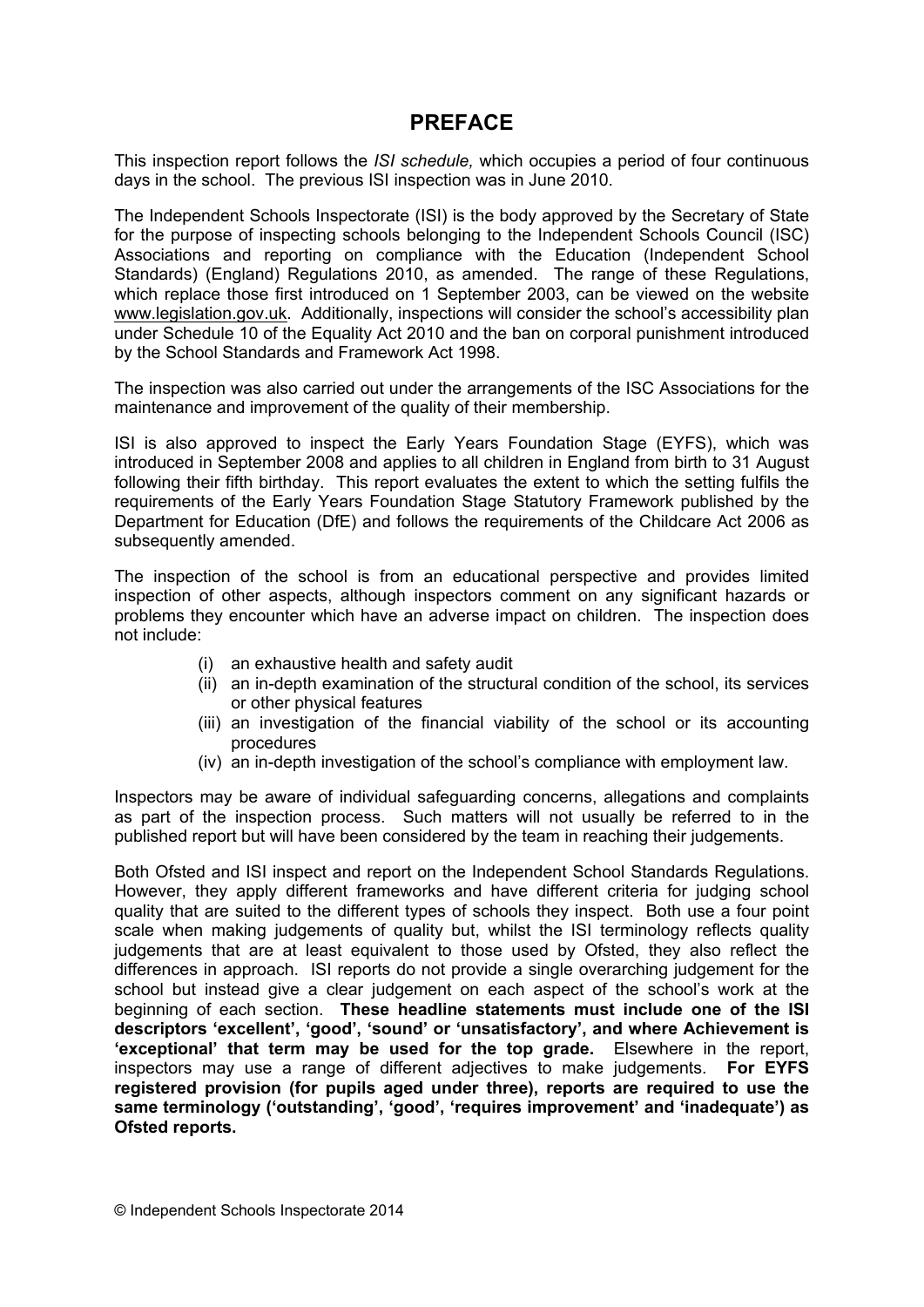## **INSPECTION EVIDENCE**

The inspectors observed lessons, conducted formal interviews with pupils and examined samples of pupils' work. They held discussions with senior members of staff and with the chair of governors, observed a sample of the extra-curricular activities that occurred during the inspection period, and attended registration sessions and assemblies. Inspectors visited the facilities for sick or injured pupils. The responses of parents and pupils to preinspection questionnaires were analysed, and the inspectors examined regulatory documentation made available by the school.

#### **Inspectors**

| Mrs Linda Donowho    | Reporting Inspector                     |
|----------------------|-----------------------------------------|
| Mr Umeshchandra Raja | Team Inspector (Headmaster, ISA school) |
| Mr Richard Balding   | Co-ordinating Inspector for Early Years |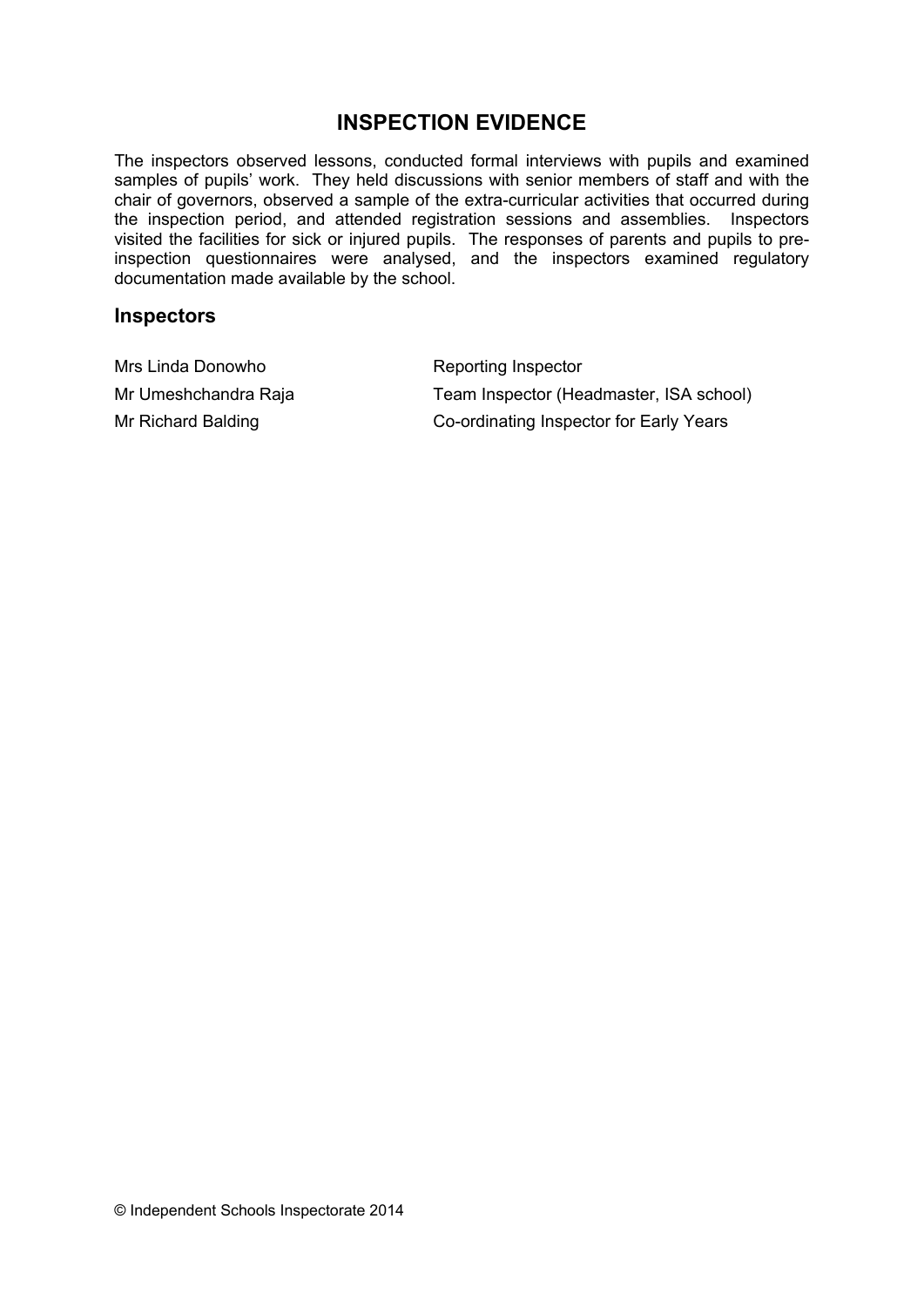## **CONTENTS**

| 1           | THE CHARACTERISTICS OF THE SCHOOL                                                                                 | 1           |
|-------------|-------------------------------------------------------------------------------------------------------------------|-------------|
| $\mathbf 2$ | THE SUCCESS OF THE SCHOOL                                                                                         | $\mathbf 2$ |
| (a)         | <b>Main findings</b>                                                                                              | 2           |
| (b)         | <b>Action points</b>                                                                                              | 3           |
|             | (i) Compliance with regulatory requirements                                                                       | 3           |
|             | (ii) Recommendations for further improvement                                                                      | 3           |
| 3           | THE QUALITY OF ACADEMIC AND OTHER ACHIEVEMENTS                                                                    | 4           |
| (a)         | The quality of the pupils' achievements and learning                                                              | 4           |
| (b)         | The contribution of curricular and extra-curricular provision (including<br>community links of benefit to pupils) | 5           |
| (c)         | The contribution of teaching                                                                                      | 6           |
| 4           | THE QUALITY OF THE PUPILS' PERSONAL DEVELOPMENT                                                                   | 8           |
| (a)         | The spiritual, moral, social and cultural development of the pupils                                               | 8           |
| (b)         | The contribution of arrangements for pastoral care                                                                | 9           |
| (c)         | The contribution of arrangements for welfare, health and safety                                                   | 9           |
| 5           | THE EFFECTIVENESS OF GOVERNANCE, LEADERSHIP AND<br><b>MANAGEMENT</b>                                              | 11          |
| (a)         | The quality of governance                                                                                         | 11          |
| (b)         | The quality of leadership and management, including links with parents, carers<br>and guardians                   | 12          |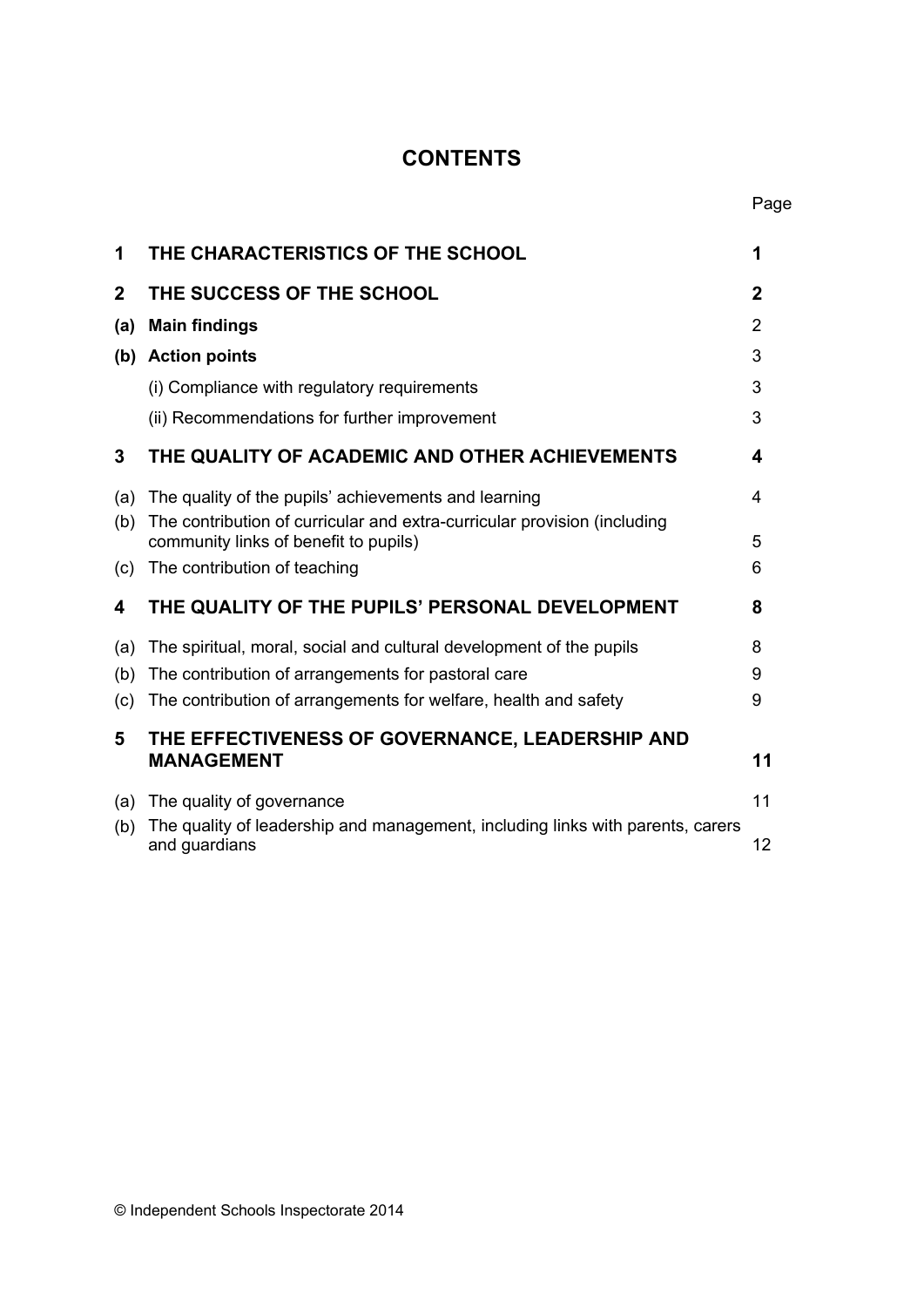## **1. THE CHARACTERISTICS OF THE SCHOOL**

- 1.1 Collingwood is a day school for boys and girls between the ages of three and eleven. Following the recent merger of its two sites, the school now occupies one base in Wallington, in the London borough of Sutton. It was founded in 1929 as a school for boys, housed in the former home of the English artist Frank Dadd. In 1978 the school was constituted as an educational trust and is now administered by a governing body. The school became co-educational in 1991. Since the previous inspection, the school has appointed a new head and changes have been made to the structure of the governing body.
- 1.2 Pupils come from families who work either locally or in central London. They represent a wide ethnic mix, reflecting the local population. The school aims to enable pupils of all abilities to develop knowledge, skills and understanding in all areas of the curriculum whilst encouraging a love of learning, open mindedness, perseverance and critical thinking. It seeks to develop pupils' values and opinions within the context of mutual respect and understanding, in a supportive, happy, friendly community.
- 1.3 At the time of the inspection, there were 101 pupils on roll, comprising 63 boys and 38 girls. In the Early Years Foundation Stage (EYFS) there were 32 children, of whom 15 attended on a part-time basis. The school has identified 17 pupils as having special educational needs and/or disabilities (SEND), all of whom receive additional support. No pupil has a statement of special educational needs. One pupil has English as an additional language (EAL), and additional support is provided. The ability profile of the school is slightly above the national average overall, with a wide spread of abilities represented.
- 1.4 National Curriculum nomenclature is used throughout this report to refer to year groups in the school.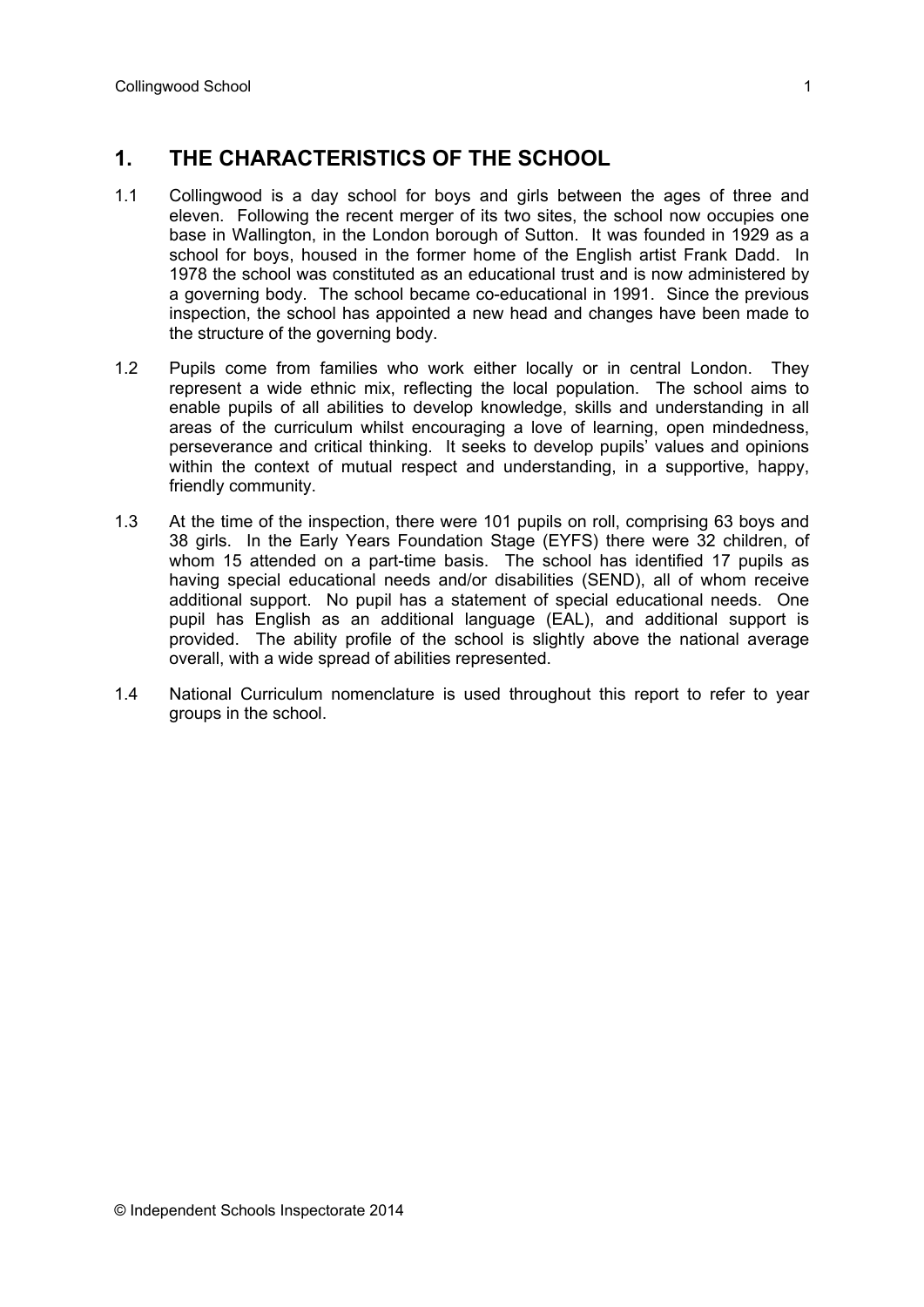## **2. THE SUCCESS OF THE SCHOOL**

#### **2.(a) Main findings**

- 2.1 The school fulfils its aims to enable pupils of all abilities to develop knowledge, skills and understanding in all areas of the curriculum. Throughout the school, including the EYFS, the quality of the pupils' overall achievements and of their learning is good, and their literacy and numeracy are excellent. Central to the pupils' success is their eagerness to learn and their excellent relationships with each other and their teachers. The provision for pupils with SEND or EAL is fully integrated into the curriculum, with excellent support in lessons. More able pupils receive good additional challenge. As a result, all pupils are extremely well prepared for their future lives. Their success is promoted by a mainly broad curriculum, although opportunities for art and design technology (DT) are limited. Teaching is good, with a significant minority that is excellent. Teaching methods are effective in motivating and enthusing pupils and challenging them to think for themselves, but this approach is not always consistent across all lessons.
- 2.2 From the EYFS, the pupils' personal development throughout the school is excellent, strongly supported by excellent pastoral care. Pupils are tolerant and respectful of each other and collaborate extremely well when working together. They develop very well spiritually; and have an excellent moral sense and strong social awareness. They have an excellent appreciation of cultural diversity. The secure relationships are built on mutual trust and respect, within a caring environment. Older pupils develop supportive relationships with younger ones, and pupils are given many opportunities for responsibilities. They accept these with enthusiasm and pride.
- 2.3 The aims of the school are fulfilled and fostered by the newly structured governing body, which is committed to the academic progress and personal development of the pupils. Following the recommendations of the previous inspection, governors now have a clear oversight of the school, informed by reports from the leadership and by their visits to the school. They are mindful of their statutory responsibilities with regard to staff recruitment and the accurate maintenance of a central register, and have addressed all required actions identified at the previous inspection. Safeguarding measures are excellent and recruitment arrangements are now robust.
- 2.4 The strong leadership and the dedicated staff team provide a clear vision for the future, as seen in the recent school development plan. However, the role of the curriculum co-ordinators has not yet been developed to enable them to contribute fully to the development plan, or to monitor effectively their subjects across the school. Although it takes place, the school recognises the need to formalise its programme of supervision for EYFS staff in support of their contact with children and families. Links with parents are excellent. Parents are extremely positive about recent changes to the school and about almost all aspects of its educational and pastoral provision and the care of their children.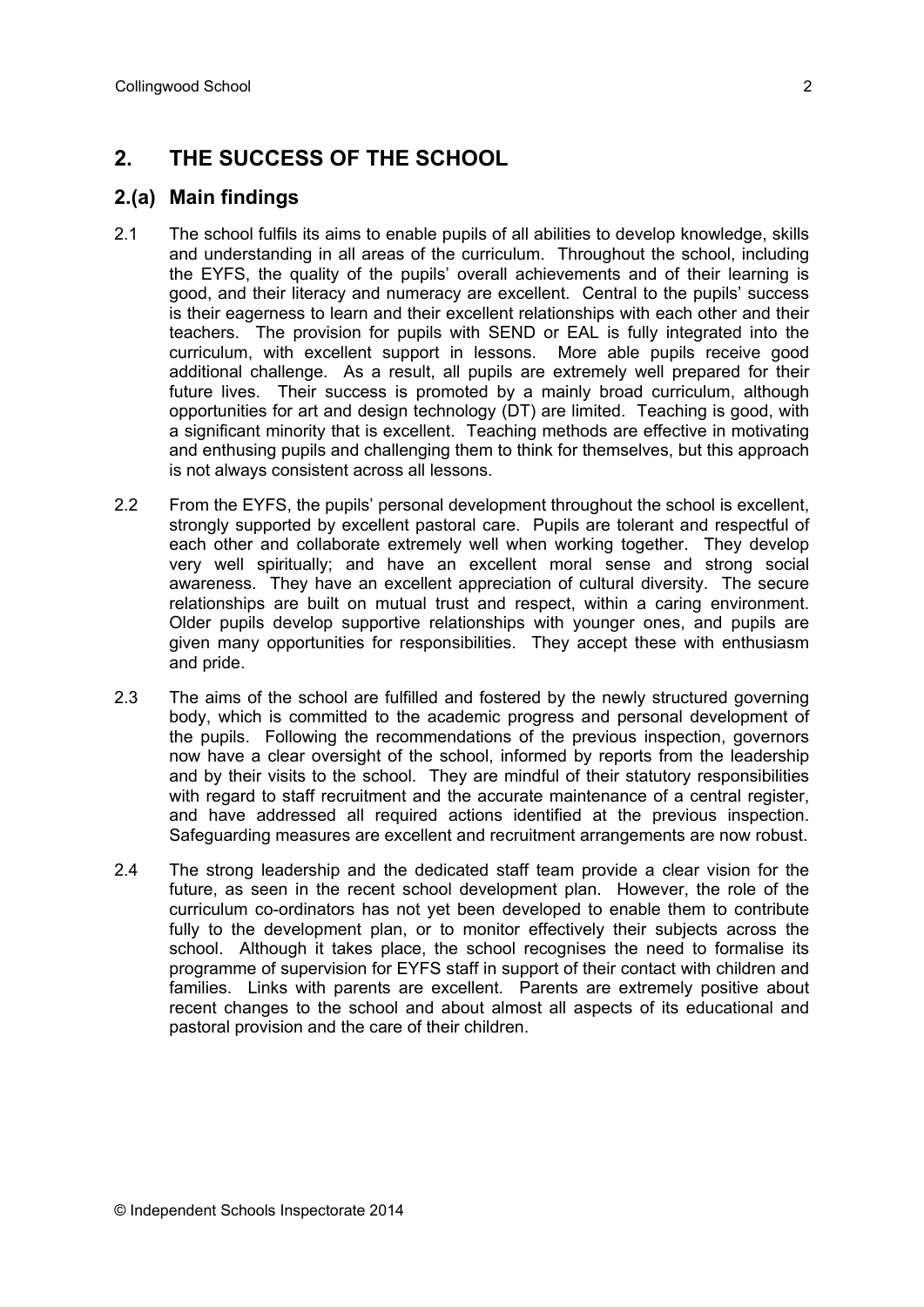#### **2.(b) Action points**

#### **(i) Compliance with regulatory requirements**

2.5 The school meets all the requirements of the Independent School Standards Regulations 2010.

#### **(ii) Recommendations for further improvement**

- 2.6 The school is advised to make the following improvements.
	- 1. Ensure that creative subjects are given equal consideration within the timetable to enable pupils' higher achievement in these areas.
	- 2. Strengthen the role of subject co-ordinators to ensure that their responsibilities include the effective monitoring of teaching.
	- 3. In the EYFS, formalise the programme of supervision for staff in support of their contact with children and families.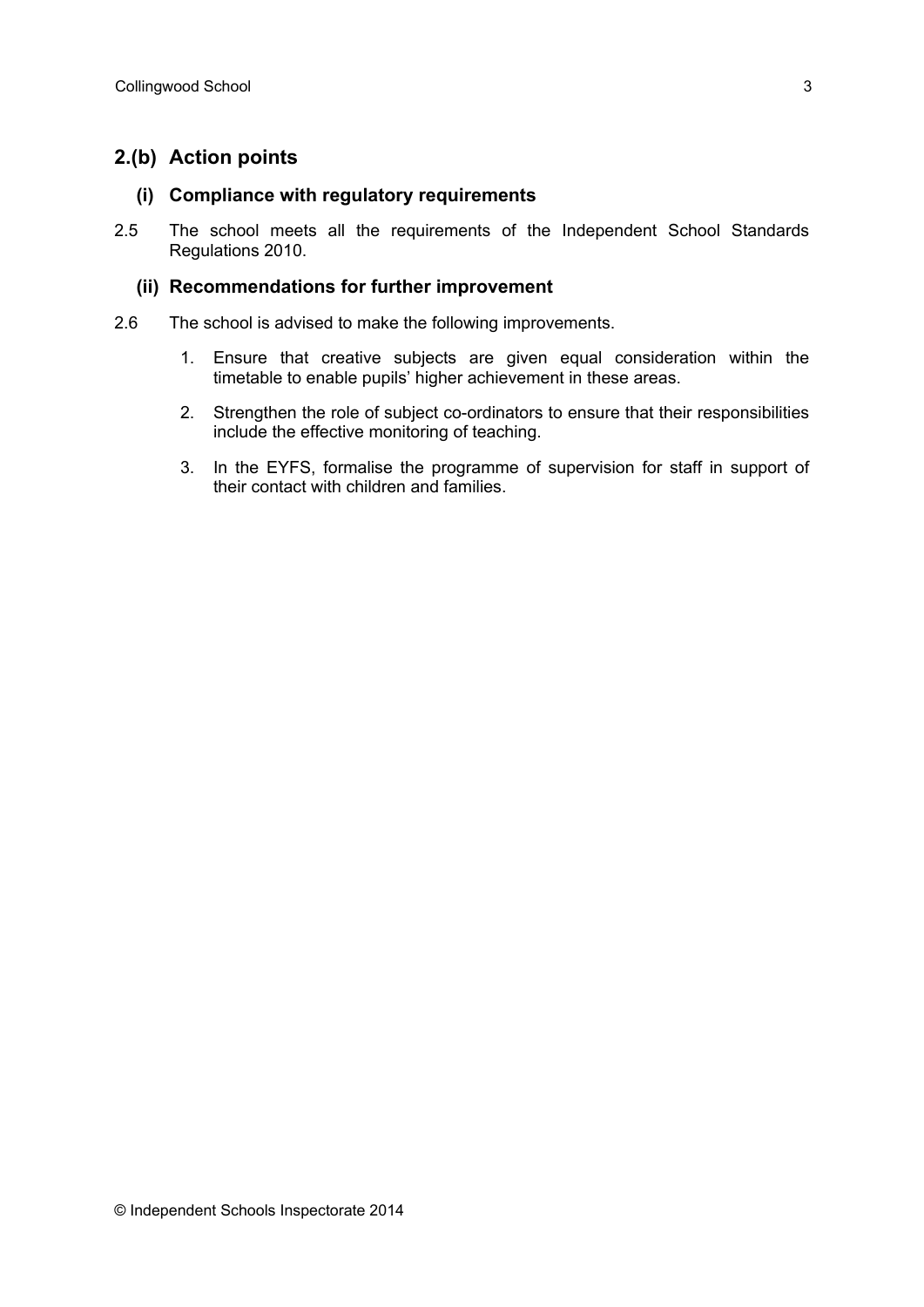## **3. THE QUALITY OF ACADEMIC AND OTHER ACHIEVEMENTS**

#### **3.(a) The quality of the pupils' achievements and learning**

- 3.1 The quality of the pupils' achievements and learning is good.
- 3.2 The pupils' success in academic work and the wider curriculum fulfils the school's aim to encourage all pupils' individual talents in a wide range of fields. Pupils of all ages and abilities display excellent levels of literacy and numeracy because of the strong focus on these areas, and the careful monitoring of progress. Pupils listen with care to their teachers and so digest information quickly and act upon instructions. They become increasingly articulate as they talk happily to each other and to adults. By the end of Reception, most children are able to read at a level above their chronological age and write simple sentences independently. Excellent writing for many purposes is regularly produced by older pupils; they read fluently and with confidence. All pupils are clear, open and effective in explaining their views and feelings. When given the opportunity for independent thought, pupils are expressive in answering questions and presenting their ideas.
- 3.3 Pupils demonstrate excellent ability with number, and develop their own strategies for problem solving and working with mathematics in a practical way. In the EYFS, Nursery children can recognise and order numbers up to ten and begin to recognise two-dimensional shapes and most colours. At the end of Reception, children work confidently with numbers up to 20, adding or subtracting single digit numbers. Pupils acquire a high level of understanding of scientific concepts and their investigative skills are suitably developed. In the EYFS, children concentrate very well on tasks, and relish opportunities to investigate and become active learners. Pupils' information and communication technology (ICT) skills are good overall. They are developed in some subjects particularly well when pupils are asked to put together presentations, for which ICT is used confidently and imaginatively. In the EYFS, children develop their independence as they learn to explore their surroundings, using their imagination. Creative skills are good overall. Pupils frequently demonstrate their creative achievement in music and drama, but fewer opportunities are available for them to achieve in art and DT. All pupils transfer at the age of 11 to academically selective independent and maintained senior schools, and to the school of their choice, some gaining scholarships.
- 3.4 Pupils achieve good standards across a range of extra-curricular activities. Many pupils learn musical instruments, and they are very successful in examinations. All pupils successfully take part in school concerts and drama productions. Pupils with SEND or EAL perform equally well because of the strongly inclusive approach in the school which encourages all pupils to represent their school in teams. Both boys and girls enjoy success in sports matches against local schools.
- 3.5 In the EYFS, children achieve well across all areas of learning; from a range of starting points. Consequently, by the end of their year in Reception, most children achieve the Early Learning Goals. The pupils' attainment cannot be measured in relation to average performance in national tests, but on the evidence available from observations of lessons, scrutiny of work and discussions with individual pupils it is judged to be good in relation to national age-related expectations. This level of attainment, as judged, indicates that pupils make good progress in relation to pupils of similar ability.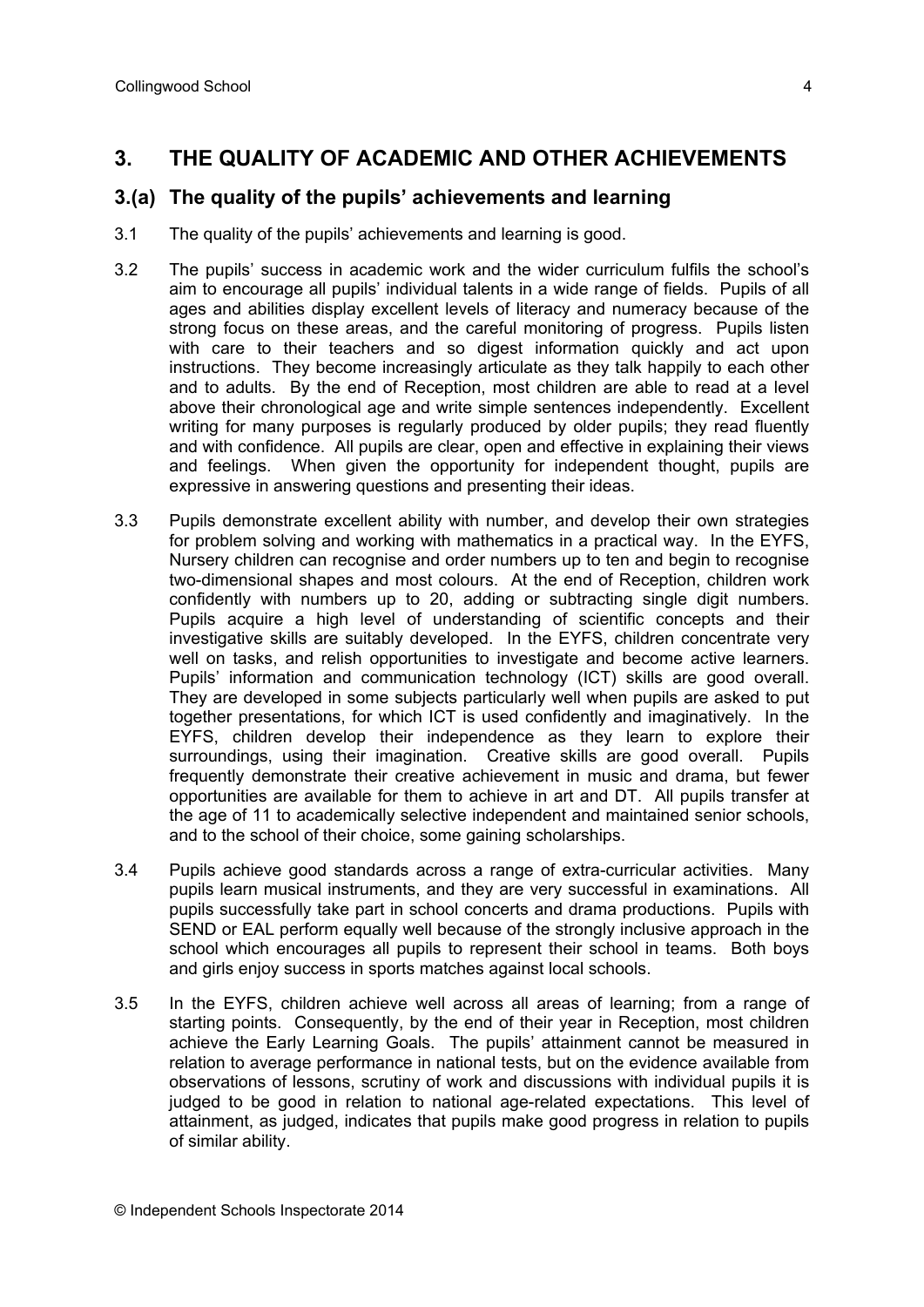3.6 Throughout the school, less able pupils and those with EAL or SEND make at least good progress because they are extremely well supported. They are withdrawn from lessons for individual work, and supported in class by their teacher or classroom assistants. More able pupils and those with particular talents are consistently challenged in lessons through enrichment tasks, so enabling them to achieve particularly well. The pupils' success in academic work and other areas of the curriculum owes much to their excellent, positive attitudes to their school work. Throughout the school, pupils work very well collaboratively to solve problems; they devise solutions and show great enjoyment and perseverance. Their exemplary behaviour consistently promotes learning both in the classroom and around the school.

#### **3.(b) The contribution of curricular and extra-curricular provision**

- 3.7 The contribution of curricular and extra-curricular provision is good.
- 3.8 Pupils receive a focused education in a stimulating learning environment, centred on a rigorous academic core. The scope and variety of the curriculum are good, with some excellent features. It is suited to pupils of all ages and abilities, and fulfils the school's aim for pupils to develop a love of learning through a broad curriculum. It is effective in promoting the pupils' excellent standards of personal development, whilst providing a range of creative, linguistic and technological experiences with a strong focus on literacy, numeracy and science. Pupils do not always have opportunities for independent thought.
- 3.9 In the EYFS, the rich breadth of provision meets the needs of the range of children who attend extremely effectively. A wide variety of indoor and outdoor opportunities, some of which are adult led and others chosen by the children, presents them with many exciting experiences. Clearly structured programmes in all the required curriculum areas encourage children's independent learning, exploration and problem solving, and ensure that they have the key skills needed for the next steps in their learning.
- 3.10 All the required subjects, including relevant personal, social, citizenship and health education (PSCHE), are covered. Pupils' linguistic skills benefit from inclusion of French from Year 1 onwards and Spanish and Latin from Year 3. Particular emphasis is placed upon developing skills in the core subjects of mathematics and English. Whilst there is a strong emphasis on creativity across several subjects, particularly in English, drama is not included in the timetable and creativity in art and DT is limited by the facilities available and the lack of time given to these subjects. However, there are DT and drama clubs available after school in which many pupils take part.
- 3.11 Curricular support for pupils with SEND or EAL is excellent. Clear targets are set in individual education plans (IEPs) which allow these pupils' needs to be met in individual and group lessons and with appropriate support in mainstream lessons. Pupils value the intervention and support given. The curriculum takes account of the needs of the more able pupils by ensuring that appropriate work or additional challenges are given to them in lessons. In the EYFS, educational programmes ensure that the needs of each child are fully met, and specialist help is sought from within the school or from outside agencies if required.
- 3.12 Curriculum planning is thorough within each year group and subject. Lesson plans are detailed and show separate tasks for pupils of differing abilities. Staff use a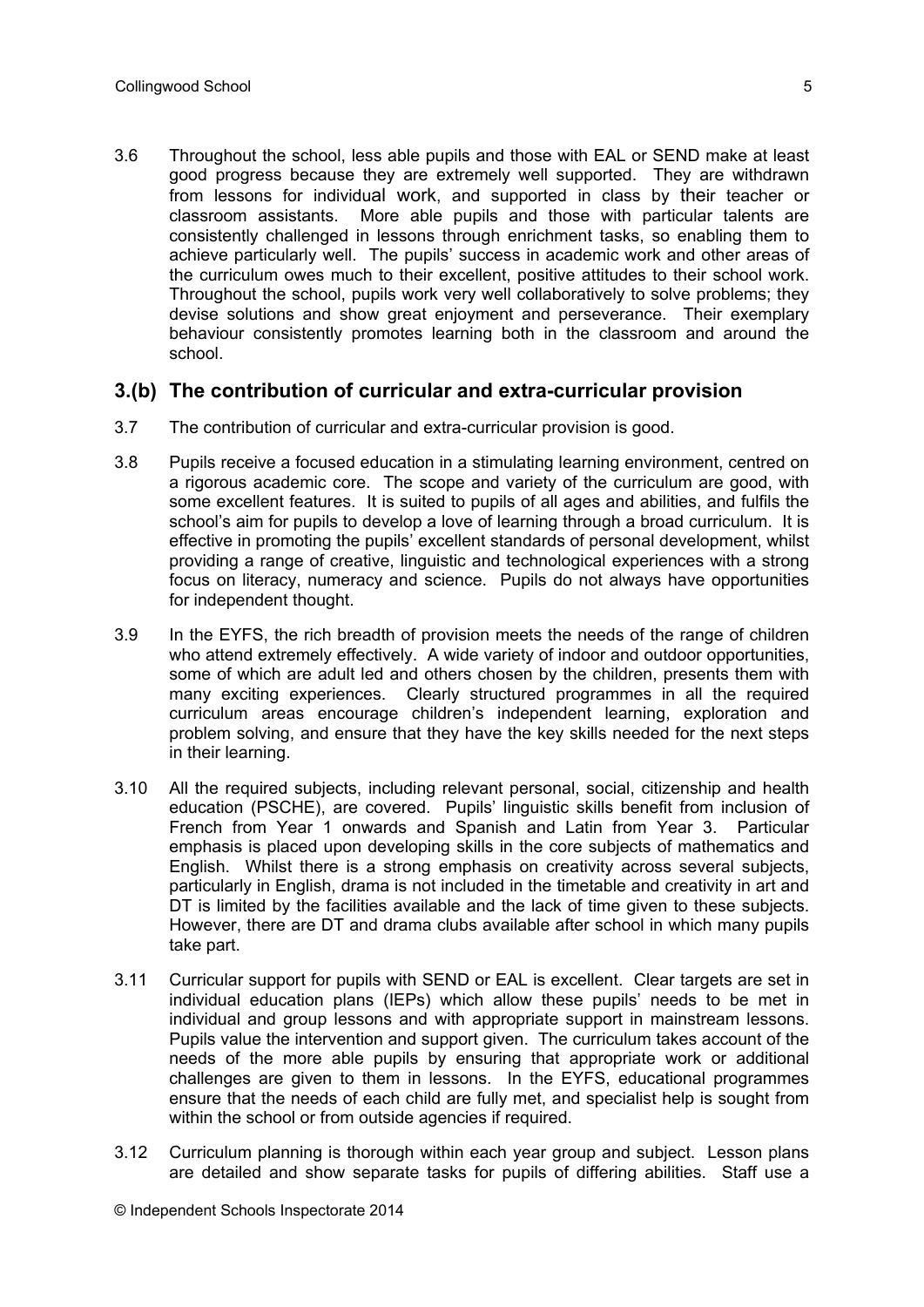curricular map to identify opportunities for cross-curricular links, and there is a strong focus on this to further enrich the curriculum.

- 3.13 The range of extra-curricular activities is good. An appropriate choice of clubs is available, complementing lessons effectively. Over the year activities are offered in school time and at the end of the day, enabling pupils to pursue many interests. As well as DT, art and drama, these include chess, gardening and a range of sporting activities. An excellent range of trips and visits further enriches the curriculum. These include a visit from the local fire brigade for fire safety workshops and many outings to local places of historic interest, museums and galleries. Residential visits for Year 6 to Belgium and northern France and activity holidays for Year 5 provide pupils with additional challenges and opportunities. Pupils gain a greater understanding of the local community through visits by the choir to perform at an elderly care home and the use of the local church for particular services.
- 3.14 The many varied displays around the school are testimony to the breadth of the curriculum and to the pupils' enthusiasm and success in their learning, both in the classroom and in extra-curricular visits, clubs and activities.

#### **3.(c) The contribution of teaching**

- 3.15 The contribution of teaching is good.
- 3.16 Teaching supports pupils' achievement effectively. It fulfils the aims of the school to develop pupils' skills and understanding across the curriculum and encourage a sense of curiosity, open mindedness, perseverance and critical thinking.
- 3.17 In the best lessons, particularly the significant number of excellent lessons, teaching is well paced and features varied and stimulating questions that challenge pupils' thinking. In these lessons, excellent opportunities are provided for a range of independent and co-operative learning strategies. The teaching encourages pupils to strive to the best of their abilities, enabling them to work well independently, reflect thoughtfully, and contribute openly and confidently when developing and exchanging ideas. In the few less effective lessons, teachers' expectations are lower and questions are less stimulating. These lessons lack sufficient pace and sense of challenge, hindering pupils' independent thought, and opportunities for discussion and collaboration limited, and so pupils make less progress. Information and communication technology is used to good effect in some lessons, but this is not consistent across the school.
- 3.18 Staff provide children in the EYFS with an imaginative curriculum using a multisensory approach and cross-curricular planning, engaging their interests and stimulating their imagination. Throughout the school, teachers have strong subject knowledge and communicate their enthusiasm to the pupils. They set lesson objectives and longer-term targets, and pupils are eager and determined to achieve these. Teachers use praise and encouragement at every opportunity. An excellent relationship between staff and pupils, together with good adult to pupil ratios, helps to promote the school's aim to create a love of learning.
- 3.19 Throughout the school, teachers are aware of the individual needs of the pupils within their classes, including those with SEND or EAL. These pupils benefit from careful planning for their needs and from the individual help they receive. The learning support department ensures that all staff are given information about the pupils' needs through the detailed IEPs, which highlight requirements and support strategies. Teachers regularly provide more able pupils with additional tasks. The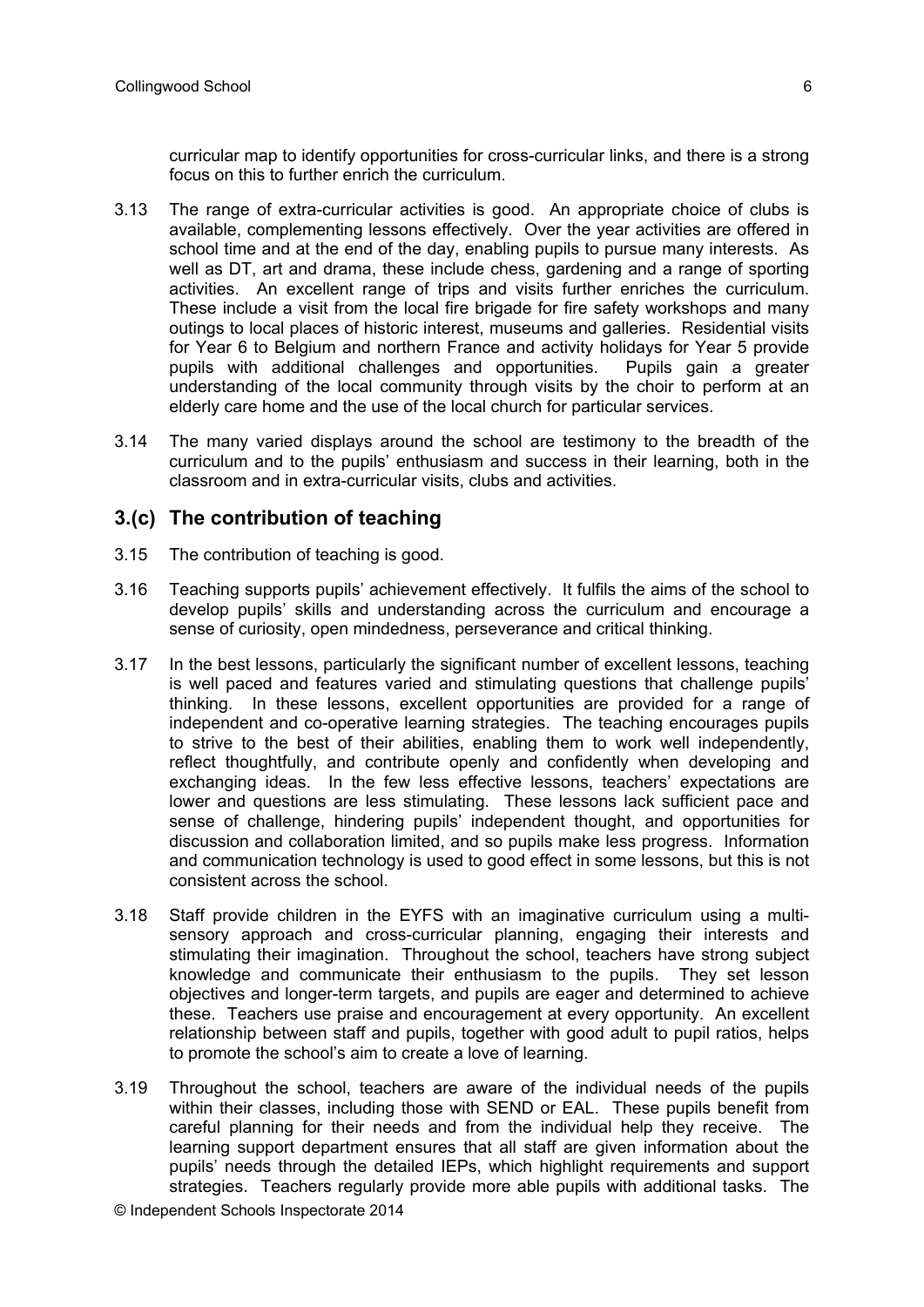excellent use of classroom assistants does much to support these pupils, enabling them to make good progress, especially in the development of self-confidence and independence. In the EYFS, teachers plan carefully to provide for children's individual needs. Assessment processes accurately reflect children's level of achievement, and help to identify their next stages in learning extremely well. Staff have a thorough knowledge and understanding of how young children learn and set high expectations. They complete individual learning observation records, which ensure that each child's progress is carefully monitored.

- 3.20 From Year 1, the marking of pupils' work is generally of an excellent quality. Comments are supportive, and aspects which require improvement are clearly indicated and targets highlighted. Good assessment systems are being established across the school. These track pupils' progress efficiently within and between year groups, and help to underpin the identification of pupils who need support or would benefit from additional challenges.
- 3.21 In response to the pre-inspection questionnaire a small minority of parents felt that homework set does not sufficiently challenge their children. In discussions with inspectors, older pupils and parents were happy with the amount of homework given, but expressed a preference for it to include more interesting and challenging tasks. Inspection evidence supports these comments.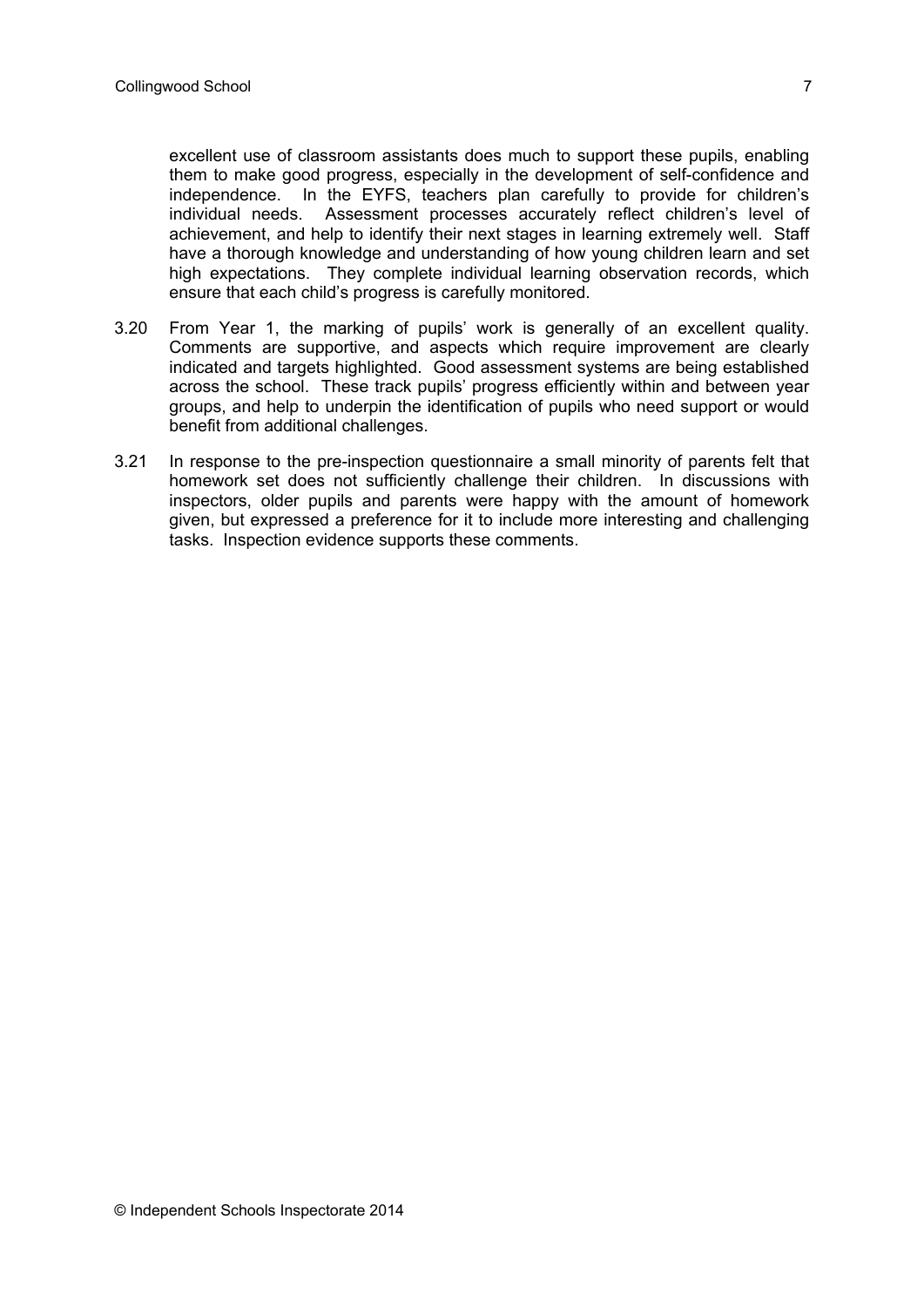## **4. THE QUALITY OF THE PUPILS' PERSONAL DEVELOPMENT**

#### **4.(a) The spiritual, moral, social and cultural development of the pupils**

- 4.1 The pupils' spiritual, moral, social and cultural development is excellent.
- 4.2 Pupils are responsible, well mannered and tolerant, and work together in harmony, developing a sense of responsibility for others and the wider world, and benefiting from the school's supportive and warm environment. In the EYFS, children show excellent personal development and are well prepared for the next stage in their education. They arrive happily at school, feel safe and are confident to share concerns with any member of staff. The school meets its aims to encourage pupils to respect the beliefs and cultures of others, and to recognise themselves as members of a community.
- 4.3 Pupils' spiritual development is excellent. They have high levels of self-esteem and are confident to let others have their say and to listen with interest to them. Pupils respect the beliefs and values of others, and are open in discussing matters of faith, developing a deeper knowledge of themselves. The pupils have opportunities to participate in music and drama productions and this enhances their sense of awe and wonder. Their participation in the useful PSCHE programme ensures that they are well prepared to cope with the demands of life at and beyond school.
- 4.4 Pupils' moral development is strong, and pupils show a keen sense of fairness, distinguishing easily between right and wrong. Their understanding of the need for rules and boundaries is based on a sense of collaborative responsibility. The 'Collingwood Way' rules permeate the school. Pupils are effectively encouraged to develop empathy with those less fortunate than themselves, taking part in community initiatives and supporting local and international charities by holding fund-raising events. The school council plays a part in choosing good causes to support, such as a charity sending items to under-privileged families in Romania. Kindness, courtesy and concern for others are highly regarded, and pupils show great respect for their teachers and empathy with their peers.
- 4.5 The pupils' social development is excellent. They are gregarious, care for each other and show highly developed social skills. The strong sense of community fostered throughout the school develops their social awareness. They recognise the abilities and skills within the school community; during assemblies, they share in the celebration of individual and group achievements. In the EYFS, children develop their independence as they learn to explore their surroundings and make choices and decisions. Reception and Nursery children play harmoniously together as part of the seamless transition process, similarly helped in the summer term when Reception children mix with Year 1. Pupils have many opportunities for responsibility, whether as members of the school council, house captains or prefects.
- 4.6 The quality of pupils' cultural development is excellent. Pupils have a strong appreciation and respect for their own and other cultures. In assemblies and subjects such as religious education and languages, pupils consider their own cultures and those of others, and they have developed an easy approach and respect for their peers from many different traditions. The pupils' involvement in supporting charities promotes a wider awareness about life and culture overseas, such as raising money in support of people living in poverty in Africa.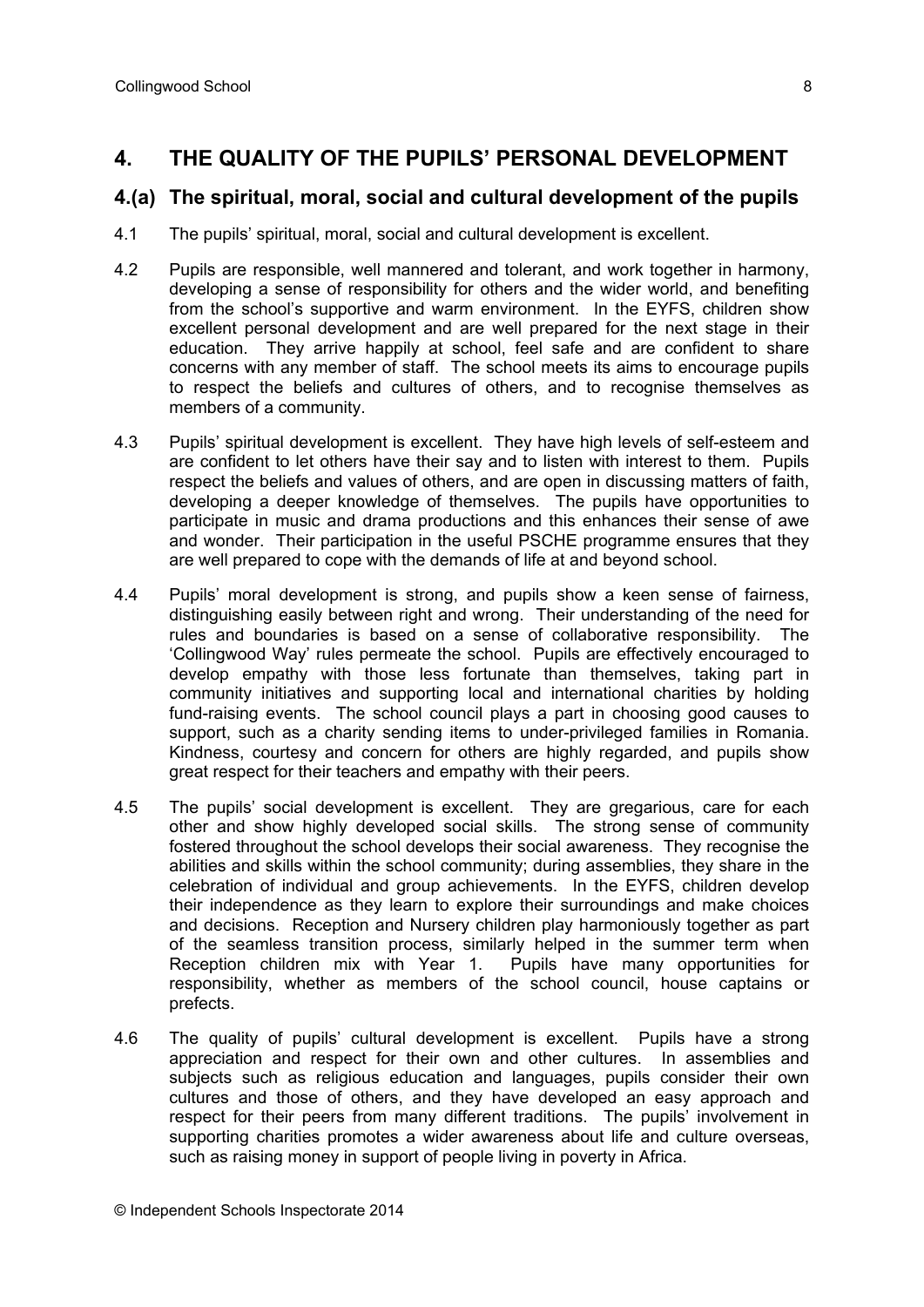## **4.(b) The contribution of arrangements for pastoral care**

- 4.7 The contribution of arrangements for pastoral care is excellent.
- 4.8 The small size of the school enables staff to know all the pupils extremely well and encourage them to take advantage of the breadth of opportunities available. Relationships between staff and pupils are excellent, and staff are fully involved in supporting pupils with their work or in their relationships with others. Although often informal, there are regular discussions amongst staff with regard to pastoral matters. Pertinent information regarding any concerns about an individual pupil is quickly disseminated to teaching staff and efficiently recorded. In the EYFS, staff form strong bonds with the children and promote high standards of behaviour and harmonious relationships; their warm and personal morning greetings set the tone for the day. The key person system is highly effective, and places great emphasis on children's happiness and emotional well-being. Staff work closely with children's families to help the children settle quickly into the routines of the school. Older pupils act as mentors for younger ones, and pupils care for each other well, offering support during lessons and at play, and contributing immensely to the school's sense of community.
- 4.9 Systems of pastoral care are supported by clear policies and implemented successfully. Pupils reported that bullying is not a concern. They are confident that any incidents would be dealt with firmly and swiftly. They feel safe in their environment, the friendliness and care of the teachers being key in their enjoyment of school. Excellent behaviour is strongly promoted and rewarded with stars, house points and merits. Sanctions are used rarely, but appropriate procedures are in place should the need arise.
- 4.10 Pupils, including those in the EYFS, are encouraged to be healthy through developing good eating habits and taking regular exercise. Meals are nutritious and well balanced, with care being taken to meet pupils' individual dietary needs. Food service arrangements ensure that eating is closely monitored and that good manners are practised.
- 4.11 In their responses to the pre-inspection questionnaire, some pupils felt that the school does not always ask for their opinions on matters, nor respond to them. However, in interviews pupils reported that they can articulate their views effectively through the school council, and there are opportunities in PSCHE lessons for pupils to discuss issues and to share opinions. The school has a suitable plan to improve educational access for pupils with SEND.

#### **4.(c) The contribution of arrangements for welfare, health and safety**

- 4.12 The contribution of arrangements for welfare, health and safety is excellent.
- 4.13 The promotion of pupils' welfare is highly effective at all stages, improving on the quality noted at the previous inspection. Policies and procedures for safeguarding pupils are robust and thorough, and the school's safeguarding policy is rigorously implemented. Staff receive regular training in safeguarding and the designated safeguarding officers have been trained in child protection and inter-agency working. Safer recruitment procedures are meticulously followed for all new staff.
- 4.14 Very effective measures are taken to reduce the risk of fire and other hazards. A thorough fire policy and prudently constructed fire risk assessments, in conjunction with regular fire practices carried out in all parts of the school, are in place to ensure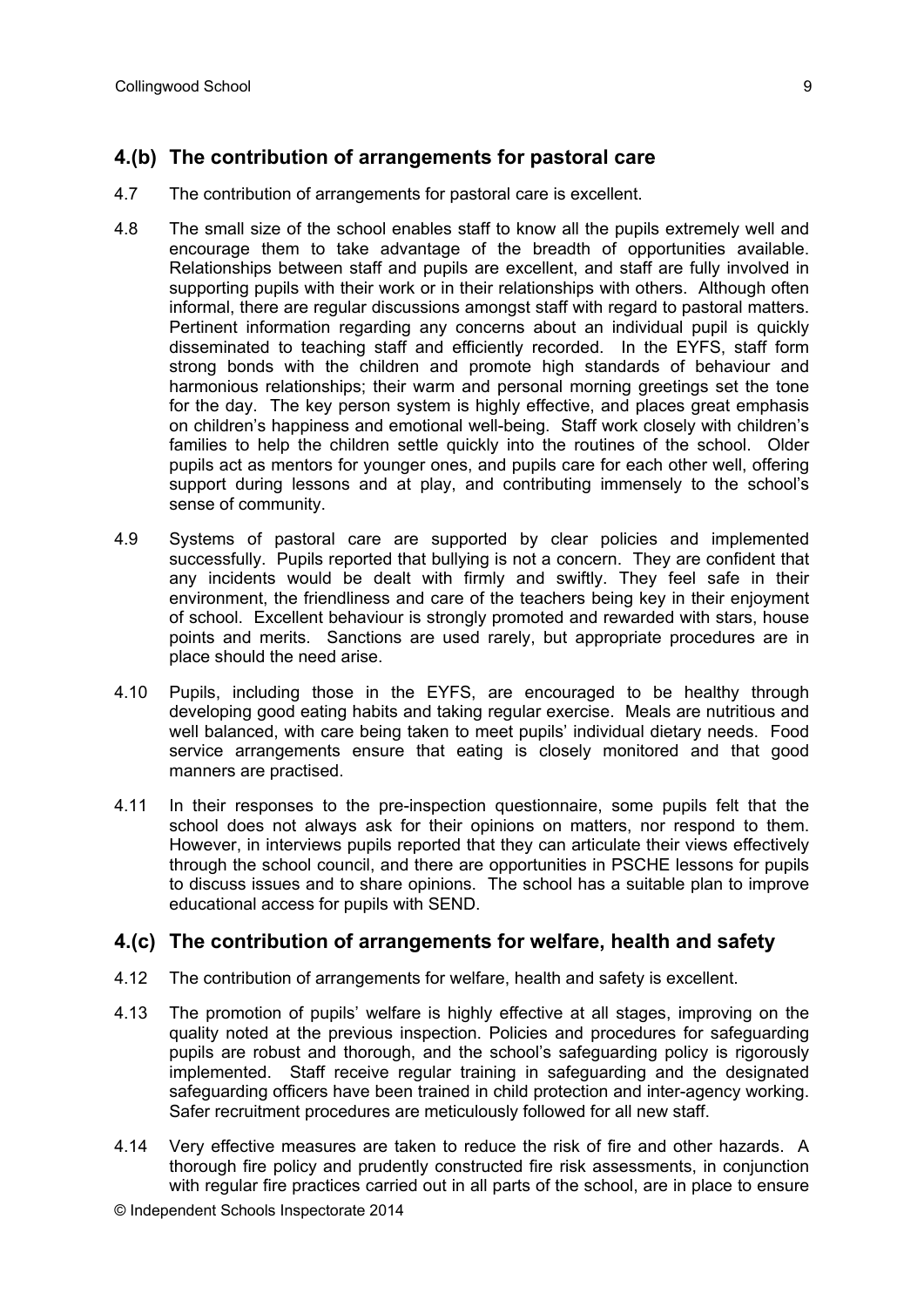the safety of the pupils, staff and visitors. Documentation of all aspects of health and safety is meticulously kept. Expedient generic and specific risk assessments are now in place, covering all areas of the school. School trips and visits are carefully planned and measures taken to minimise risks.

- 4.15 Arrangements for sick or injured pupils of all ages are excellent, and staff provide exemplary care. Staff are very well informed about individual needs and conditions, including any pupils with SEND. In the EYFS, children are carefully safeguarded. Clear procedures are thoughtfully implemented to ensure that their welfare is effectively promoted across the setting. Staff have appropriate paediatric first-aid qualifications.
- 4.16 The admission and attendance registers are suitably maintained and archived.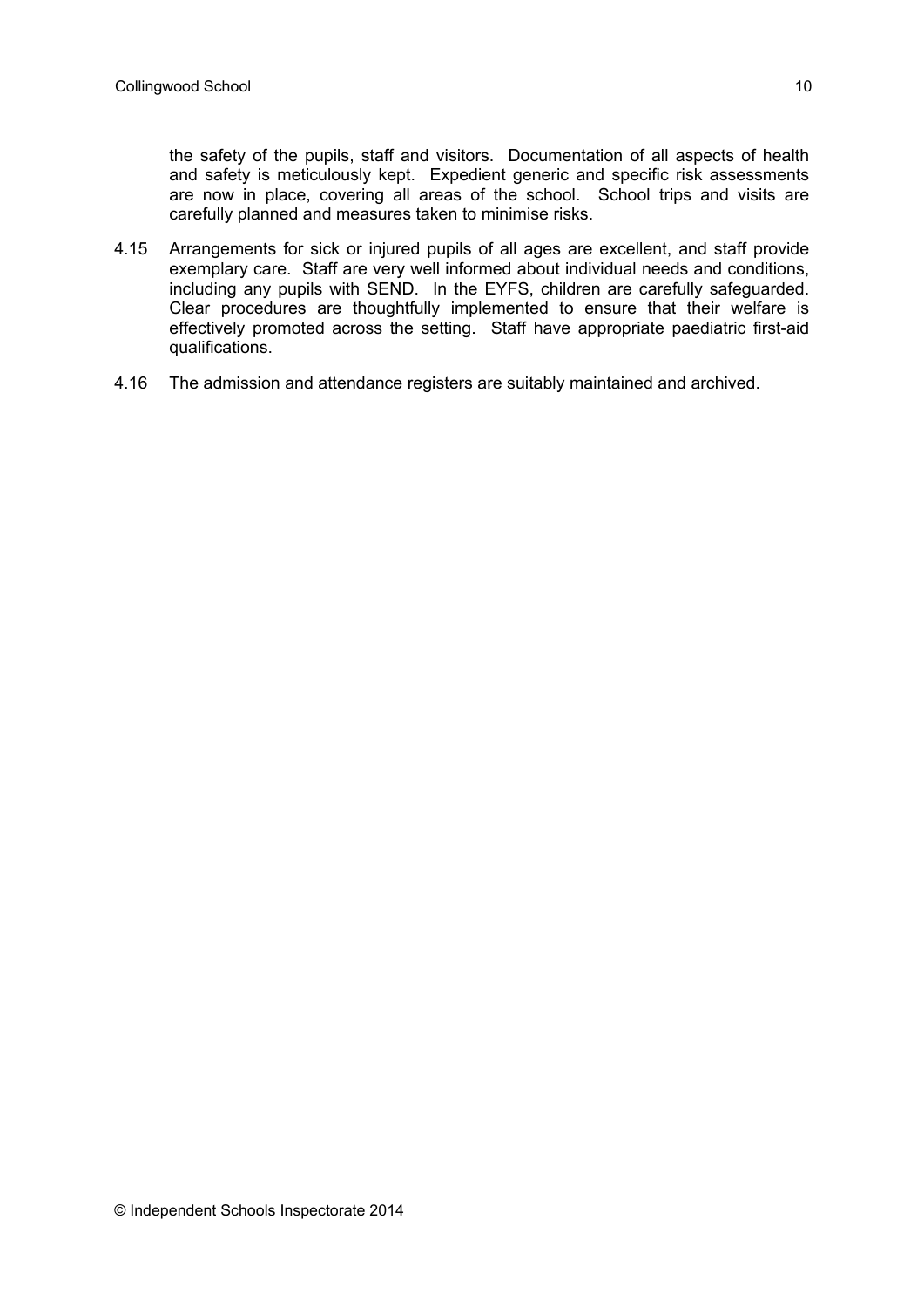## **5. THE EFFECTIVENESS OF GOVERNANCE, LEADERSHIP AND MANAGEMENT**

#### **5.(a) The quality of governance**

- 5.1 The quality of governance is good.
- 5.2 Since the previous inspection, the change in the structure of the board has been a key factor in the continual development of the school, enabling considerable progress in all areas. The governing body provides strong support, and is wholly committed to the aims and purposes of the school, providing challenge and stimulus for growth and improvement. Governors' effective oversight of the school is facilitated through regular meetings and clearly defined individual responsibilities.
- 5.3 Committees, including those for the curriculum, marketing and finance, have careful oversight of the school, in line with its aims. The board benefits from a wide range of experience and professional backgrounds, and new members are selected when necessary to develop further the group's expertise.
- 5.4 Lines of communication between governors and senior management are strong. All aspects of education and care provided by the school are discussed, and minuted within a committee system linked to meetings of the whole board. Visits to the school and regular contact with the leadership keep governors abreast of the daily life of the school. Governors are developing specific links with aspects of the school, including staff liaison and the school council, to ensure that these areas are well considered and supported. Governors have good links with the EYFS: the total refurbishment of the setting, together with plentiful resources, are evidence of the support they provide, although at present no governor has particular responsibility for this area of the school.
- 5.5 School policies are now reviewed regularly, and governors effectively discharge their responsibilities for health and safety. They have responded well to the recommendations from the previous inspection, and they are mindful of their statutory responsibilities with regard to staff recruitment and the maintenance of a central register. They have undertaken an annual review of safeguarding policies and procedures.
- 5.6 Governors have clear financial oversight and a strong strategic vision for the future of the school. They are aware of their responsibilities and are committed, through prudent financial planning, to ensuring that the school's accommodation and human and material resources are of a high quality to meet the pupils' educational needs. To this end, the school recently and highly successfully amalgamated its two sites.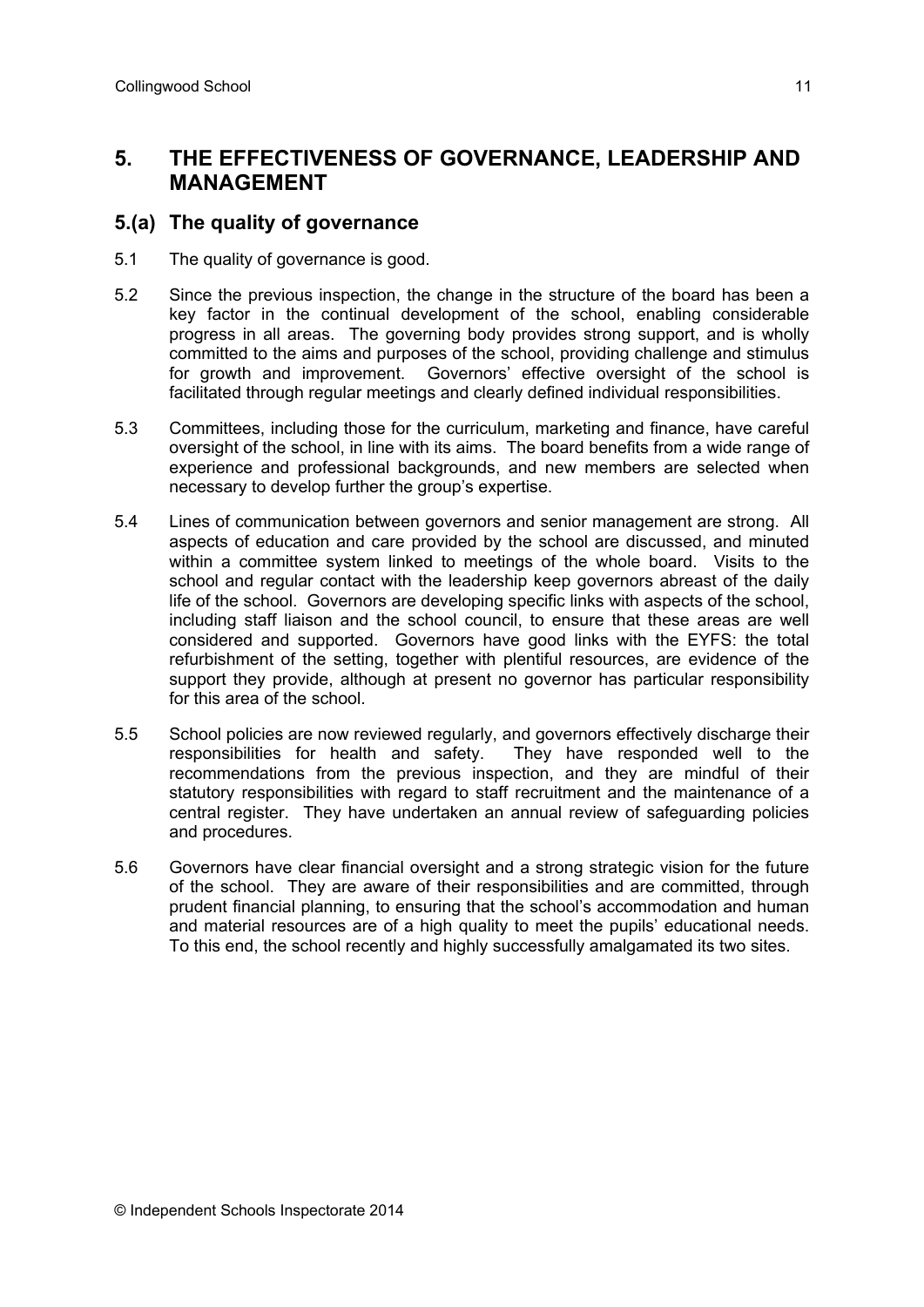#### **5.(b) The quality of leadership and management, including links with parents, carers and guardians**

- 5.7 The quality of leadership and management is good.
- 5.8 Since the appointment of the new leadership, a new sense of purpose and direction has been established. The leadership team has unified the staff, with the shared goal of fulfilling the aims of the school. Staff, parents and pupils respect the strong commitment shown in the way the school is led and they appreciate the changes that have already been made, particularly those following the merger of the two sites, moving the EYFS and Year 1 to the same site as the rest of the school.
- 5.9 The recent school self-evaluation is accurate and realistic, and identifies the school's key strengths and those areas in need of improvement. This has resulted in a clear vision for school improvement and educational priorities for the future. The development plan takes into account the views of all staff. However, the role of subject co-ordinators, which every member of teaching staff undertakes, has not yet been sufficiently developed, to enable them to identify specific needs in their subjects. Good leadership within the EYFS ensures that children are recognised as being an important part of the school; they are well cared for in a welcoming, safe and secure environment. Regular evaluation of the setting by staff results in targets being set to enhance the children's learning experiences and personal development. Since the previous inspection, opportunities for children to problem solve and make their own decisions have been improved and risk assessments are now in place for all areas of the setting. Whilst an appraisal procedure is well established, the school has identified a need for its programme of supervision for EYFS staff in support of their contact with children and families to be formalised.
- 5.10 The school has responded well to the recommendations of the previous inspection. The supervision of the curriculum is generally well managed and regular reviews of pupils' work and monitoring of teaching are beginning to be undertaken. However, opportunities for curriculum co-ordinators to monitor the teaching of their subjects across the school have not yet been developed. A clear and detailed system for tracking the progress of the pupils is being developed to inform planning further and enhance the identification of pupils' individual needs. Within the system of appraisal initial targets have been identified for most staff.
- 5.11 Policies and procedures have been produced for all aspects of school life and are implemented successfully. Communication within the school works extremely effectively, both formally and informally, and although not always minuted, valuable informal discussion regarding the welfare of pupils occurs daily. Staff, including those in the EYFS, are well qualified and deployed effectively to provide the support required to meet the pupils' needs. They receive regular training in the necessary areas of safeguarding, welfare, health and safety, and show high levels of care and concern for pupils. A comprehensive staff handbook gives them useful guidance, and good induction arrangements ensure that new appointees are well informed of school routines and safeguarding procedures; the safeguarding of pupils is given a high priority. Appropriate care is now taken over all aspects of the recruitment of staff and governors, and the central register is now accurately maintained. The premises are suitably maintained.
- 5.12 The school promotes excellent links with parents, carers and guardians. The very strong links that exist in the EYFS enable good, stable relationships to develop amongst parents which are maintained as children progress through the school.